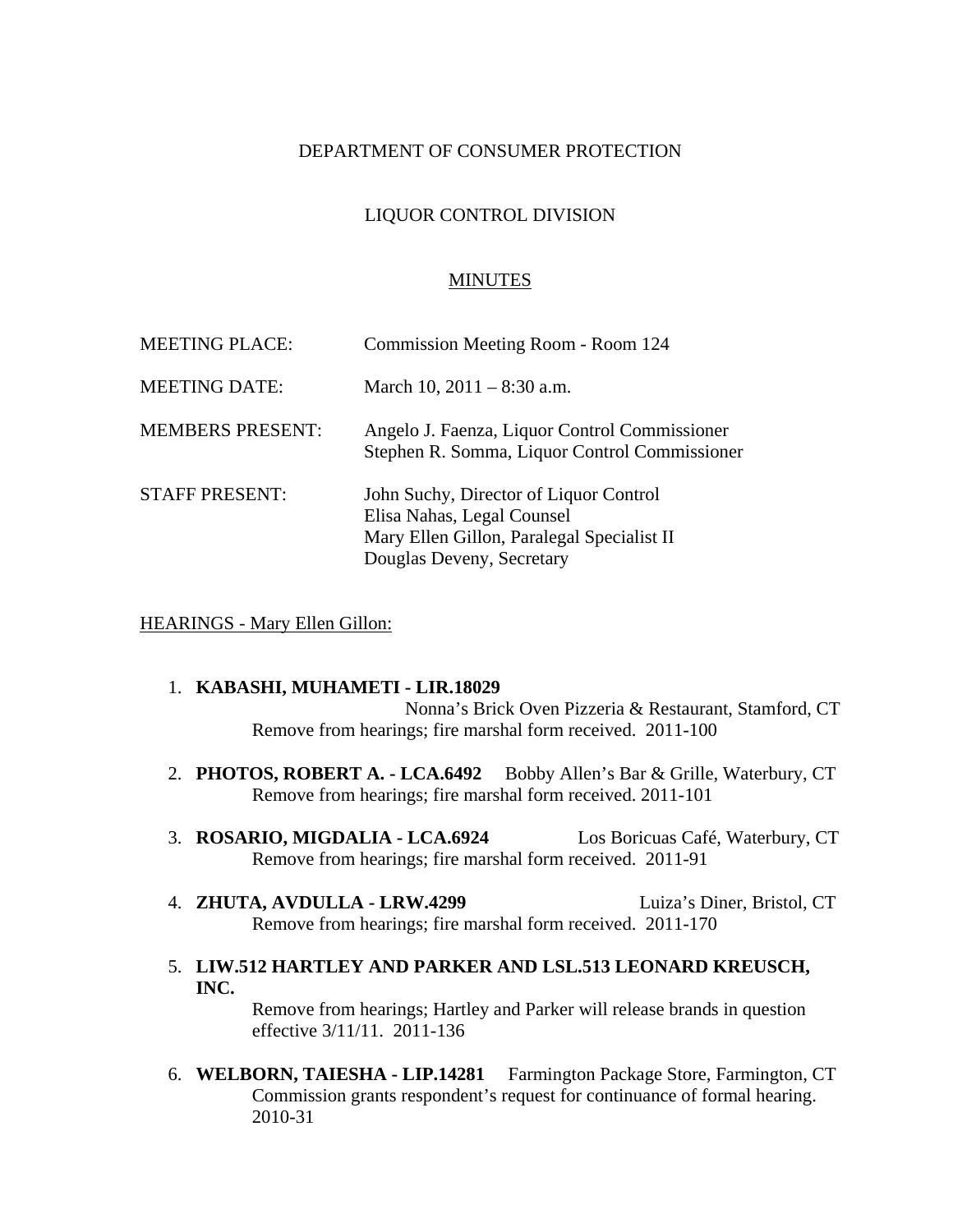Liquor Control Minutes March 10, 2011 Page 2 of 4

- 7. **PERUGINI, ROBERT LCA.5541** Red Rooster Café, Winsted, CT After compliance meeting, commission accepts offer in compromise in lieu of hearing of 1 day and \$500 for incident of 12/8/09. 2010-387
- 8. **PATEL, HIRAL LIP.14236** Carol's Package Store, Central Village, CT Commission accepts offer in compromise in lieu of hearing of 3 days and \$750 for incident of 3/20/10. 2010-342
- 9. **VELEZ, ADA I. LGB.13476** Family Grocery, Hartford, CT Commission rejects offer of \$2,000 for incident of 3/25/10. Commission would accept 7 days and \$2,000 for pending charges. 2010-383
- 10. **VELEZ, ADA I. LGB.13857** Brook Market, Hartford, CT Commission rejects offer of \$2,000 for incident of 7/22/10. Commission would accept 7 days and \$2,000 for pending charges. 2010-824
- 11. **BESSETTE, STEVEN W. LIP.12370** Marie's Lake Street Spirits, Moosup, CT After compliance meeting, commission would accept offer in compromise in lieu of hearing of 3 days and \$750, of which 2 days and \$250 would be held in abeyance for 6 months, for incident of 3/20/10. 2010-343
- 12. **FOWLER, CRAIG LIP.13991** Northeast Wines & Spirits, Dayville, CT After compliance meeting, commission would accept offer in compromise in lieu of hearing of 3 days and \$750, of which 2 days and \$250 would be held in abeyance for 6 months, for incident of 6/4/10. 2010-603
- 13. **DYER, JOYCE A. LIH.1514** Flood Tide Restaurant, Mystic, CT Commission would accept offer in compromise in lieu of hearing of \$7,500 for incidents of August 1-October8, 2010, and December 7, 2010. 2010-1542
- 14. **DONAHUE, DONNA M. LCA.6806** High Noon Saloon, Norwich, CT After compliance meeting, commission would accept offer in compromise in lieu of hearing of 3 days and \$750 for incidents of 8/19/09 and 6/7/10. 2009- 5713, 2010-929
- 15. **PATEL, FALGUNI LIP.12386** Achorn's Discount Liquors, New Milford, CT After compliance meeting, commission would accept offer in compromise in lieu of hearing of 3 days and \$750, of which 2 days and \$250 will be held in abeyance for 6 months, for incident of 4/17/10. 2010-452

16. **RIVERA, SAMUEL - LGB.14397** E&S Market, Bridgeport, CT After compliance meeting, commission would accept offer in compromise in lieu of hearing of 90 days and \$1,000 for incidents of 5/4/10, 6/1/10 9/14/10. 2010-527, 2010-894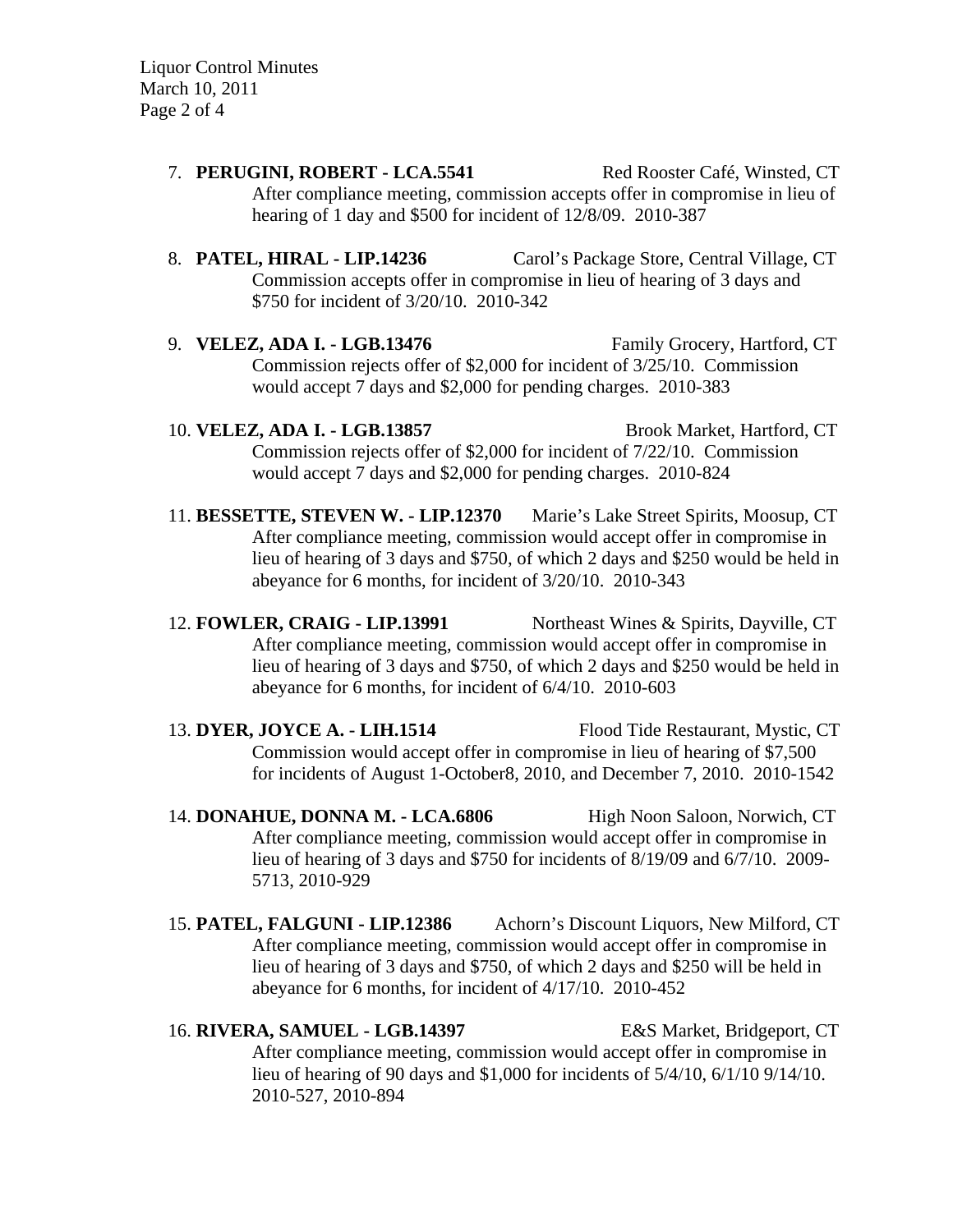Liquor Control Minutes March 10, 2011 Page 3 of 4

> 17. **RYDECKY, CARMAI L. - LIP.13140** Saugatuck Wine & Spirits, CT After compliance meeting, commission would accept offer in compromise in lieu of hearing of 3 days and \$750 of which 2 days and \$250 would be held in abeyance for one year, for incident of 9/25/10. 2010-1064

## PROVISIONAL PERMITS:

## **18. BRENNAN, VIVIENNE F. – LIR.18296**

Brennan's Shebeen Irish Bar and Grill, Fairfield, CT Commission approves to issue provisional permit upon receipt of stipulated agreement, \$500 fee. Endorse patio. Commission approved request to waive COD requirement for provisional permit.

## **19. ANASTASIOS, KEVIN A. – LIR.18300**

Anastasio Italian Steak House, East Haven, CT Commission approved request to remove CSBI return since permittee has another restaurant liquor permit.

**20. ALEXANDER, PATRICIA B. – LGB.14614** Long Ridge Deli, Stamford, CT Commission takes no action on this application; file returned to agent.

# 21. **HATZIGIANNIS, GEORGIA - LIR.18319**

On the Green Restaurant, Litchfield, CT Commission approves the issuance of provisional liquor permit when in receipt of stipulation agreement, fire marshal approval, and return and review of CSBI check. Commission approves request allowing wholesalers to extend credit while operating with provisional.

22. **MAYO, ROBIN M. - LIR.18318** Fat and Happy, Newington, CT Commission approves the issuance of provisional liquor permit when in receipt of stipulation agreement and return and review of CSBI check. Commission approves request allowing wholesalers to extend credit while operating with provisional.

# PROVISIONAL PERMIT EXTENSIONS:

- **23. ALFELD, MAGGIE L. LIR.18182.P.CW** The Hessian Lion, Avon, CT Commission approved request to extend provisional permit.
- **24. STIMMA, LIBERA LIR.18197.P.CW** Villa Italia Ristorante, Stamford, CT Commission approved request to extend provisional permit.
- 25. **HERMAN, LANCE B. LIH.1783.P.CW.C** Holiday Inn, Danbury, CT Commission approved request to extend provisional permit.